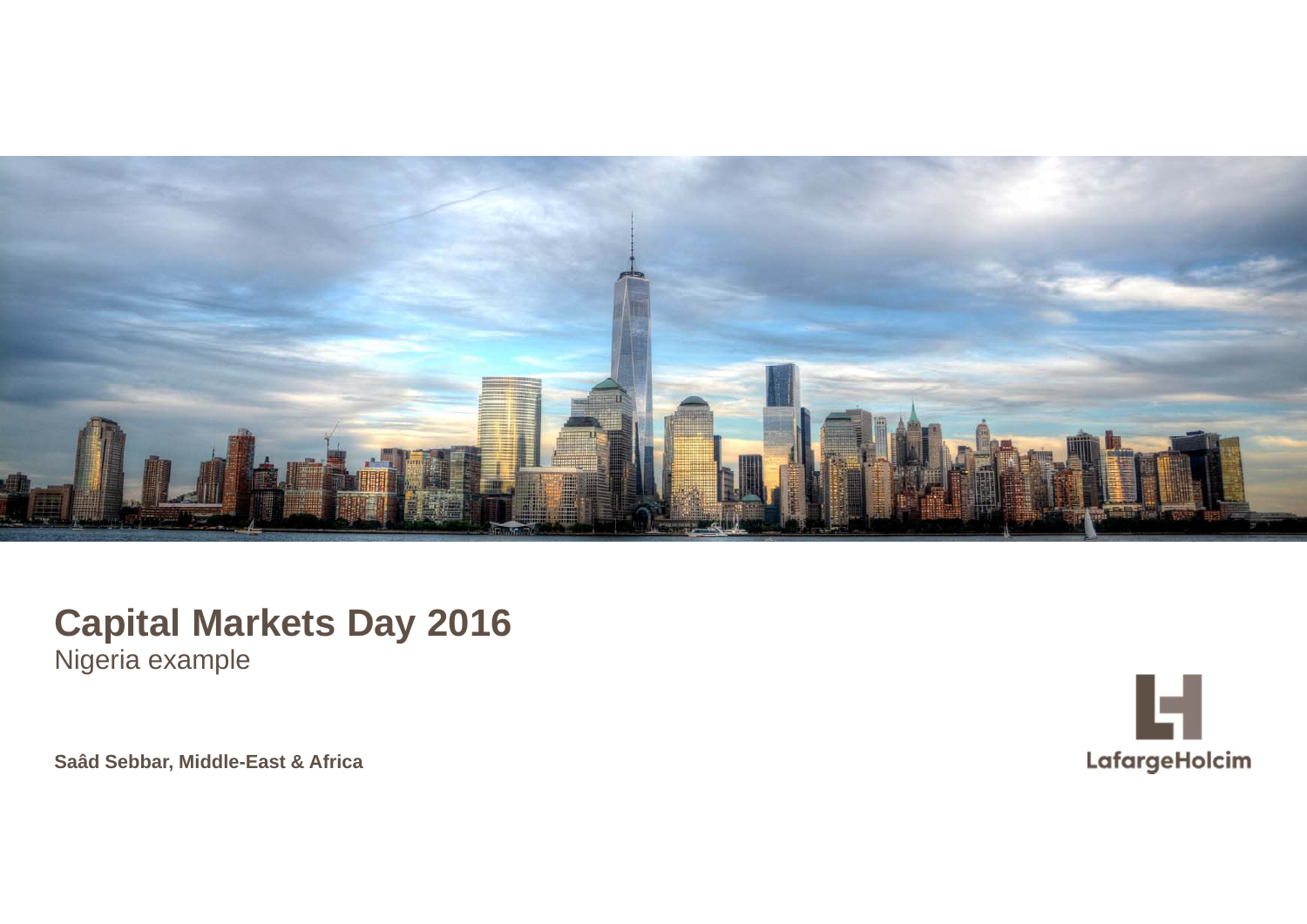## **Nigeria, a country with huge potential**

- Largest economy in Africa with **GDP** of **\$510B** \*
- **GDP growth of ~4% p.a. from 2018 onward**
- **Diversified economy** with only ~10% of the GDP from Oil & Gas sector
- **180M inhabitants**, <sup>~</sup>**+5M inhabitants per year**
- **40%** of the population **below 14 years old**
- **Low public debt** of ~10% of GDP
- **Strong housing & infrastructure deficit** driven by population and urbanization growth (17M housing needs)

\* McKinsey Report, 2014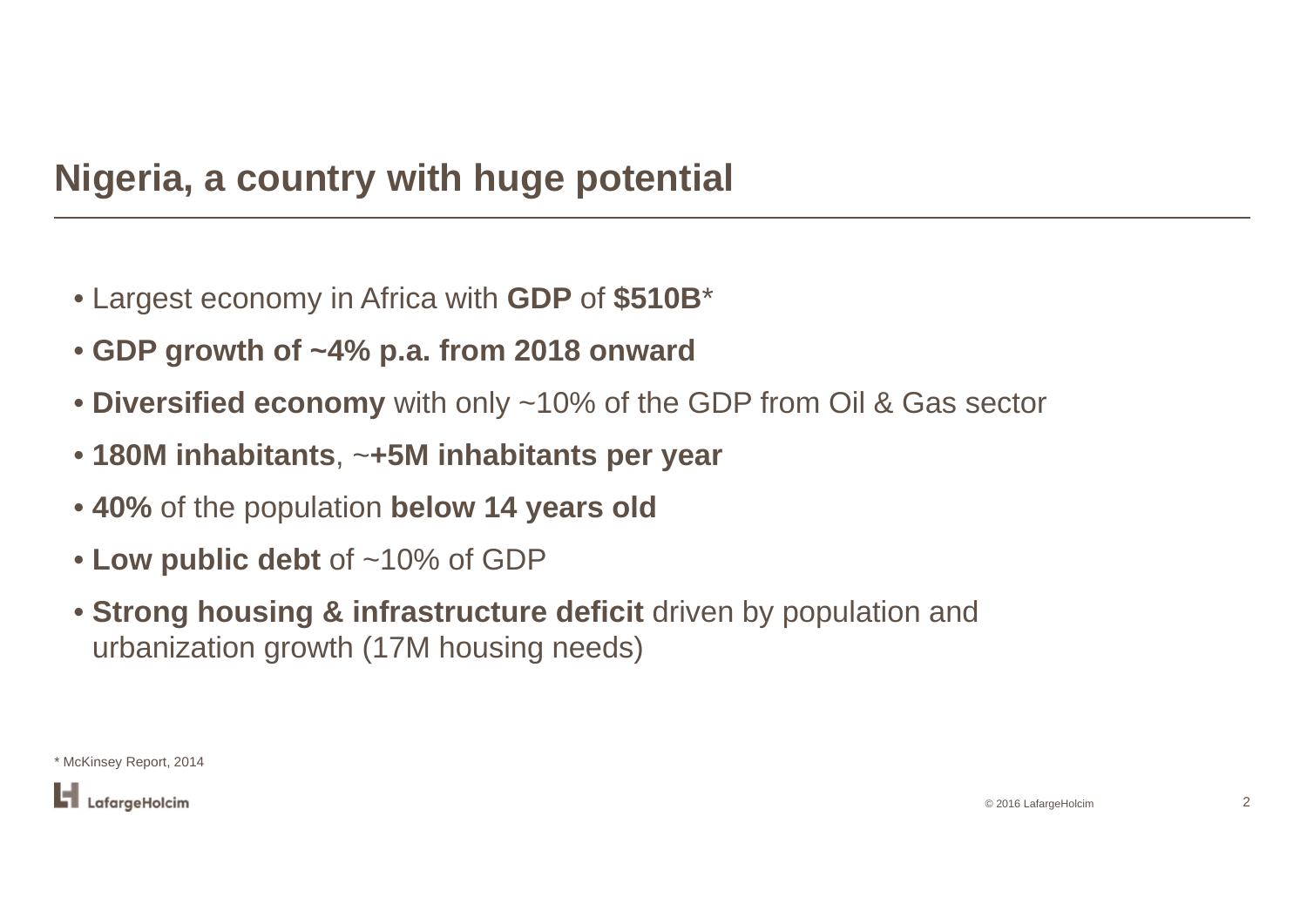## **LH holds strong positions in Nigeria in 3 core markets**



Demand of **21.4Mt** in 2015, expected to increase up to **22.5Mt** in 2016

Estimated market share of ~30% in 2015

LH **~9.3Mt cement capacity** in 2015

The **new Calabar** line brings an incremental **2.5 Mt** capacity end 2016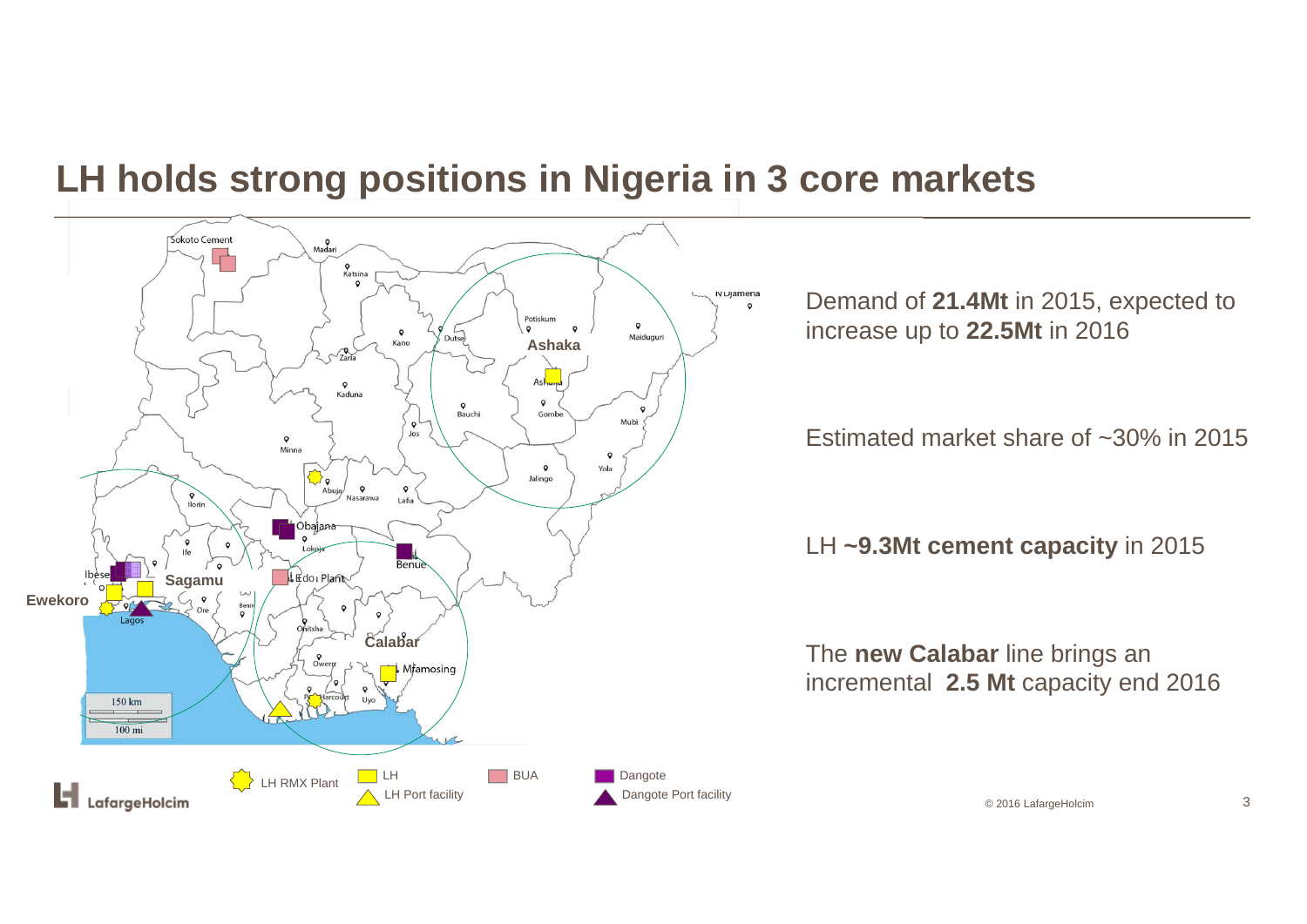## **LH Nigeria declining performance in 2016**

### **Business challenges in first 9M 2016 Impact on business performance**

- **1. Cement price decrease** of ~40-50USD/t in S1 2016 vs. 2015 peak
- **2. Gas & explosives supply shortages**
- **3. Naira devaluation** of 50% in June 2016
- **4. Technical incidents**
- **5. Logistics issues** due to transporters challenges

- Significant topline and margin drop
- Strong increase in energy costs
- Loss of market share due to inability to serve customers

**Strong management team in place able to execute a fast turnaround plan**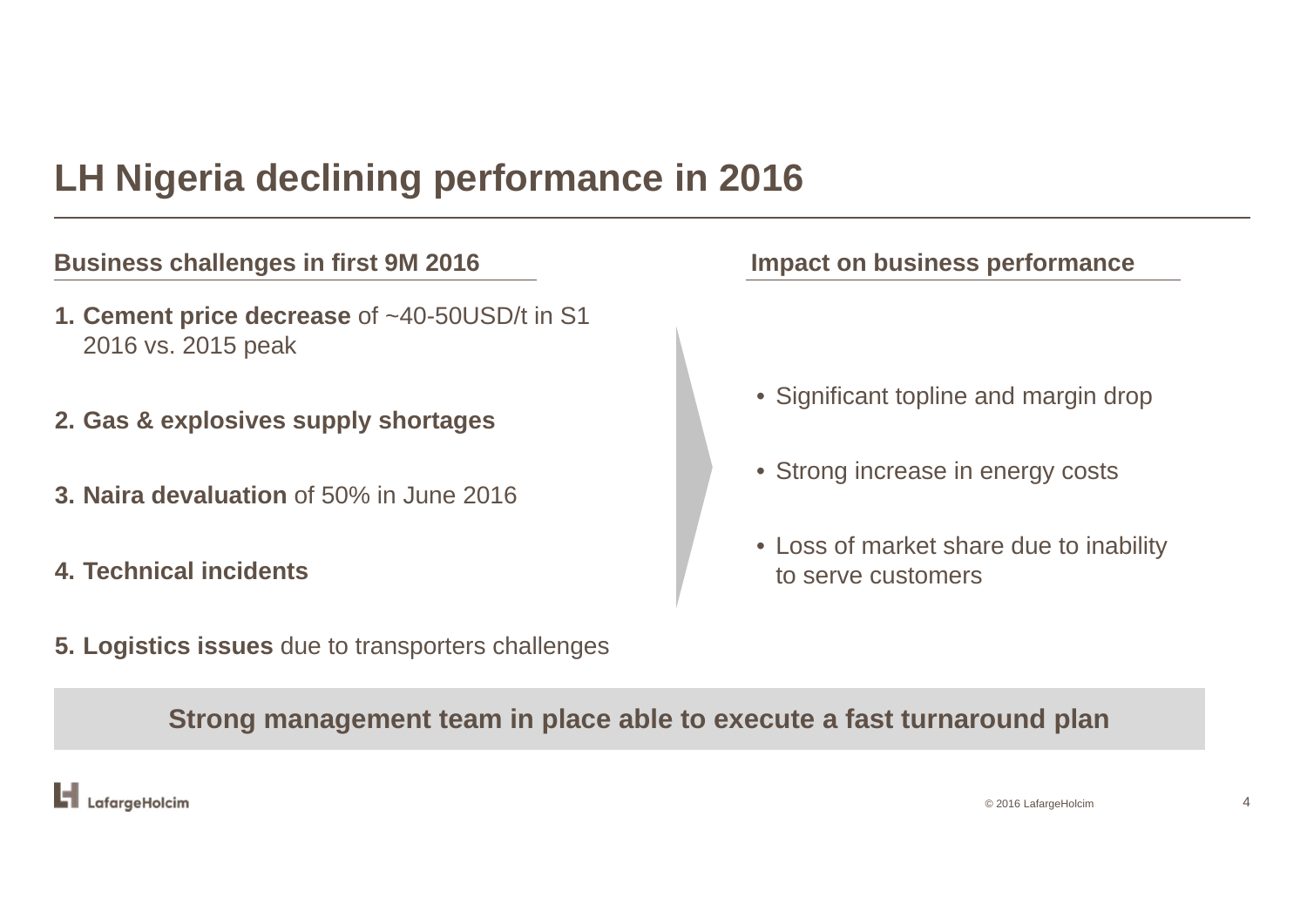# **Turnaround plan in place and already delivering results Top line improvement**

## **Key initiatives & objectives Results already obtained**

### **Commercial transformation** actions

- **Pricing** Academy and **Sales** Excellence
- **Retail initiatives** in all markets aiming at optimizing trade margin by building an **affiliated network** …
- …supported by an **optimized network of 8 new depots**
- …**the enhancement of our logistics capabilities**  especially in South East markets
- …and an increased share of **direct deliveries**
- **Segmented offers** (e.g. roads, mass housings)

- Price increase of 63% in Naira vs. last lowest price level in March 2016
- Some volume recovery in Q4
- 4 new depots being installed this year
- First deployment of our affiliated network

**Q4 2016** to show **strong recovery in EBITDA** despite some market slowdown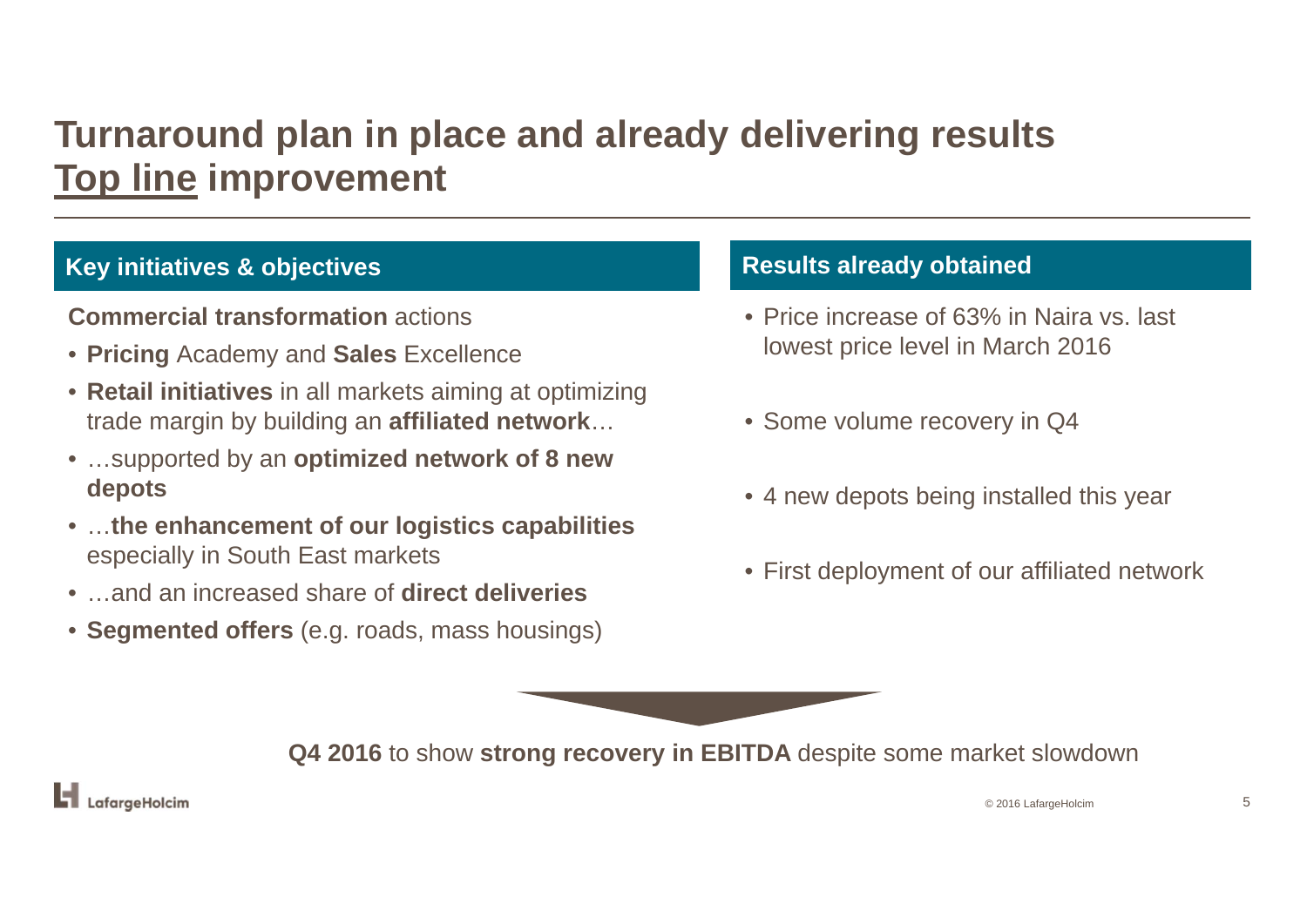## **Turnaround plan in place and already delivering results Operations optimization**

## **Key initiatives & objectives Results already obtained**

- **Sustainable industrial performance** (dedicated assistance and strong training programs)
- **Fuel flexibility plan -** 50% gas
- **Strong logistics optimization plan**
- **Industrial fixed cost** and **SG&A optimization**
- **Calabar** new 2n<sup>d</sup> line commissioning

- Good industrial performance since August …
- •...Calabar new 2<sup>nd</sup> line fast ramp up...
- • …enabling to serve the market and grasp any growth opportunity
- $\bullet$ Logistics plan under implementation



**Q4 2016** to show **strong recovery in EBITDA** despite some market slowdown